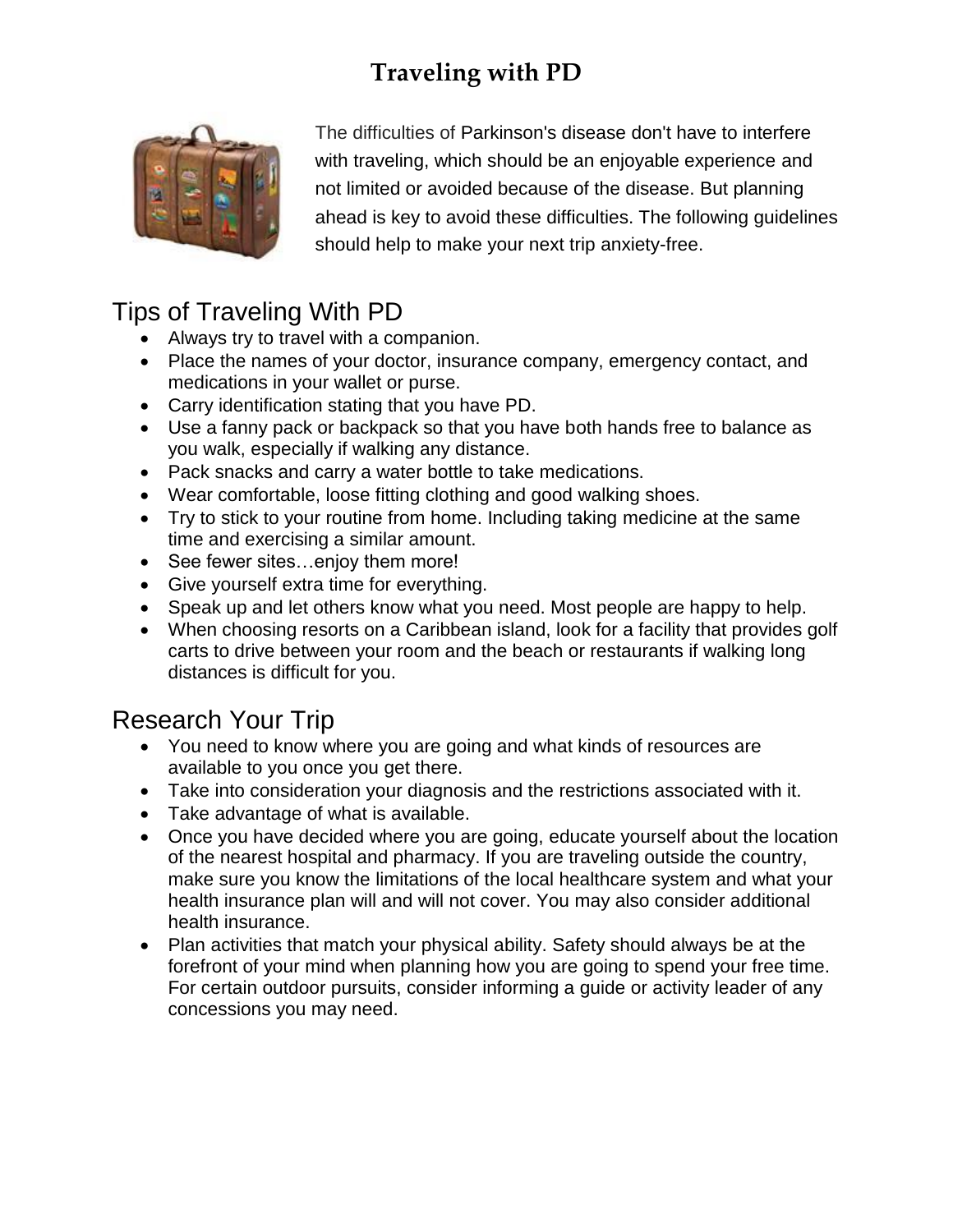### Planning Ahead

- Use a travel agent. Explain that you have PD. Don't assume that they understand your challenges. Advise them on the specific challenges and ask them to make arrangements accordingly. Ask for their input about places that you plan on traveling to and ask for their input.
- When making hotel reservations, request a room on the ground floor or near an elevator. Ask if they have rooms that are "accessible"; these usually include grab bars in the shower and bathroom and have wider spaces between furniture, providing you with more space for walking and turning around.
- If you are sightseeing, make sure you inquire about specific accommodations. For instance, accessibility for mobile aids.
- Ask your neurologist if they can give you the name of a doctor in the area to which you are traveling.
- Find out if there is a Parkinson's Support Group in the area you are visiting.

### Packing

- Efficient packing can make a big difference, so be sure to make a check list if the essentials beforehand – passport, tickets, money and special items.
- Sort out your outfits complete with socks, undergarments and shoes,
- Include PD friendly clothing & accessories, such as wrinkle-free items with elastic waistbands, pull-overs or closures other than buttons for ease in dressing.
- Toiletries are easier to handle if you have a compartment-type bag. Bags that can hang on the back of a door are convenient, providing easy access to each compartment.
- Take needed assistive equipment (such as a walker), and always take a cane or walking stick, making certain that your name is well displayed on each item.

## Traveling With PD Medications

- Always have at least a day's dosage of medication in your pocket or purse.
- Try to carry all of your medications with you, in the event that your luggage gets misplaced.
- Pack enough medications to last the entire trip plus extra in case of delays or lost.
- Insure that all medications are properly labelled.
- Do not rely on out-of-town, or especially out-of-the-country, pharmacies for refills.
- Check with your doctor about any over-the-counter drugs, such as those for motion sickness or diarrhea, before you leave.
- Find out if any of your medications are "sun-sensitive" and plan accordingly.
- Carry a list and schedule of medications with you.
- If possible, use a watch with an alarm or an alarm pillbox. If you are traveling with time changes it may be difficult for you to remember on your own.
- When travelling to humid climates, be sure to protect your medications from the humidity to prevent pills from dissolving. Use rice or silica gel packs in the containers.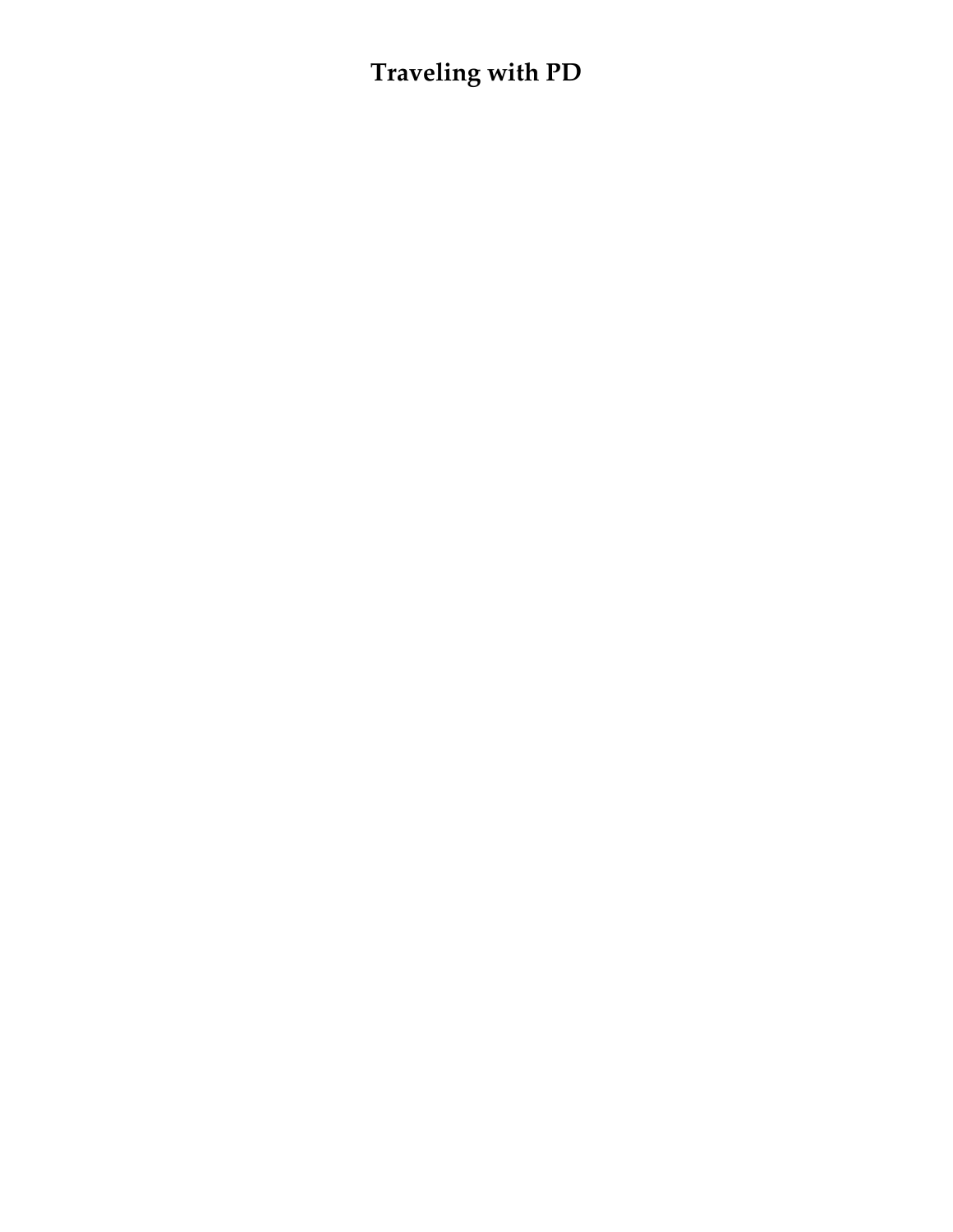### Types of Travel

#### **Travel by Car**

- Many PD medications can cause drowsiness, particularly after eating. If you driving, take a nap before you go and avoid eating for two to three hours before departing.
- Do not overestimate your abilities. While you may be capable of driving short distances to and from home, a longer road trip may require much more stamina. Either break the trip up into shorter distances with frequent stops, or share the driving with someone else.

#### **Travel by Train**

- When booking your ticket, let them know that you will require assistance. Ask if they have priority boarding and if there will be a person available to assist you.
- Often, when traveling with a companion, the companion travels free. Ask if this is a service that they provide.
- Choose an aisle seat close to the washroom. Ideally, a PWP should not sit inactive for more than 20-30 minutes at a time, so move your legs, stretch regularly and walk around when possible.
- Ask for a wheelchair if you have a short turnaround on connecting trains.
- Try to add a rest day for your trip, and schedule long layovers when possible. Take stretch breaks and exercise breaks when you can.
- Keep your medication in your carry-on in case you are separated by your luggage.
- Pack comfort items. Even if you don't normally use a cane, walker or wheelchair, consider bringing or using one if it's convenient.

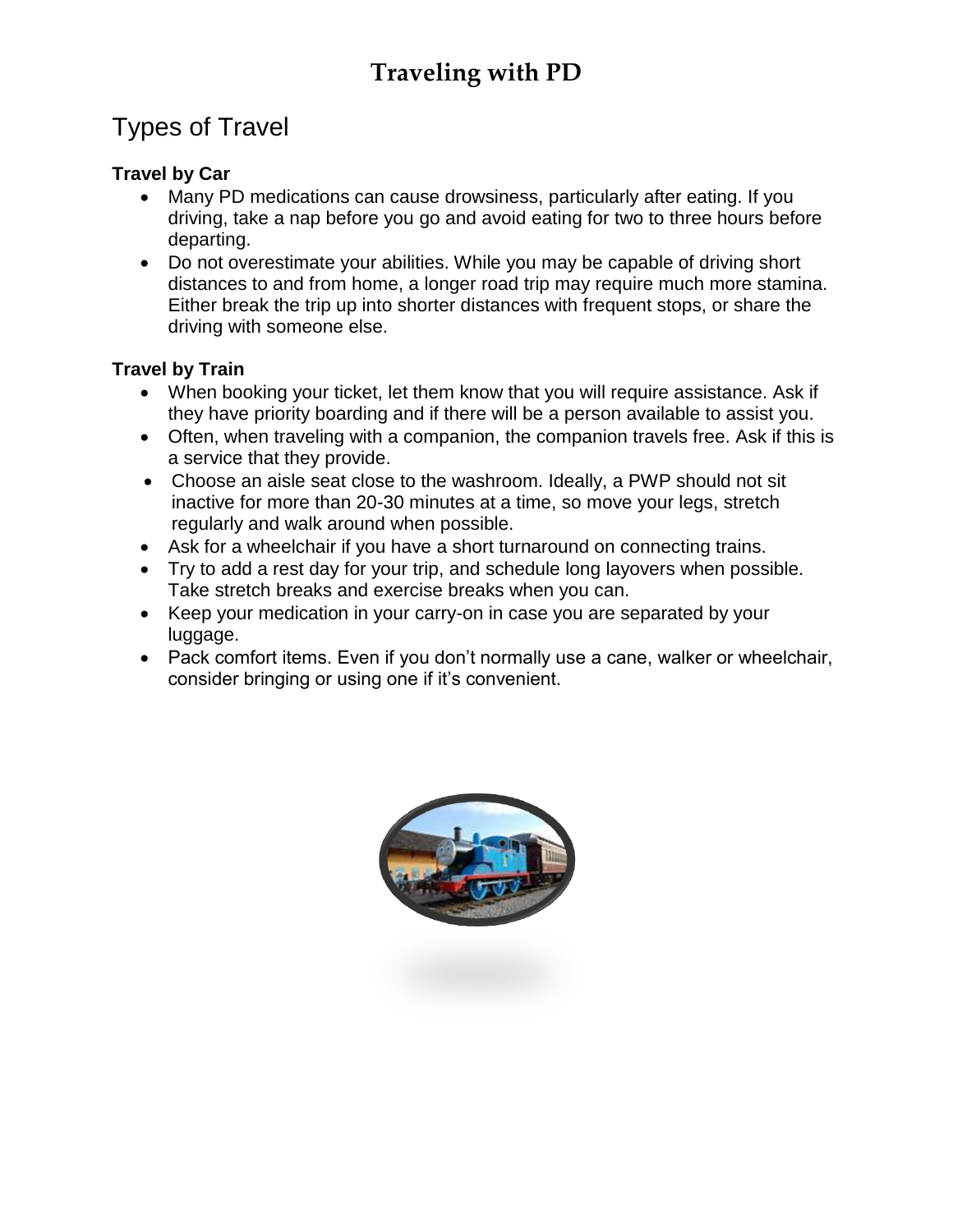#### **Travel by Plane**

- When booking your ticket, let them know that you will require assistance. Airlines must provide assistance. Most will go out of their way to accommodate customers.
- Choose an aisle seat close to the washroom. Ideally, a PWP should not sit inactive for more than 20-30 minutes at a time, so move your legs, stretch regularly and walk around when possible.
- Ask for a wheelchair if you have a short turnaround on connecting flights.
- Try to add a rest day for your trip, and schedule long layovers when possible. Take stretch breaks and exercise breaks when you can.
- Keep your medication in your carry-on in case you are separated by your luggage.
- Pack comfort items. Even if you don't normally use a cane, walker or wheelchair, consider bringing or using one if it's convenient.
- Prepare for Airport Security. Keep your medicine in a separate bag so it's easy to pull out if necessary.
- Ask for a wheelchair at the airport whether you need one or not. Being in a wheelchair helps put you on the fast track in an airport, which can help cut down on stress.
- The limit of one carry-on bag and one personal bag (purse) per traveler may not apply to medical supplies and/or devices. Ask your airline.
- Drink plenty of fluids during your flight, so that you do not become dehydrated.
- If you are traveling alone, inquire about a gate pass which will allow a family member or caregiver to accompany you through security.
- Consider compression stockings to manage circulation in your legs during long flights.
- Let the flight attendant know if you need assistance with your food, such as cutting it up.

#### **Travel by Bus**

- Greyhound buses are equipped with wheelchair lifts.
- Greyhound provides assistance with boarding, de-boarding, luggage, transfers, stowing and retrieving mobility equipment.
- Greyhound allows a personal attendant to travel one-way at no charge. (Arrangements for a return ticket are made at the returning location.

#### **Travel on a Cruise Ship**

- Ocean liners offer scooters for rent during cruises.
- Determine in advance whether any ports of call require a license for a motorized wheelchair.
- There are a number of Parkinson's Education Cruises online. These are designed for PWP's and caregivers. Many leave from Florida. Check them out.
- Ask about handicapped accessible cabins which are usually larger.